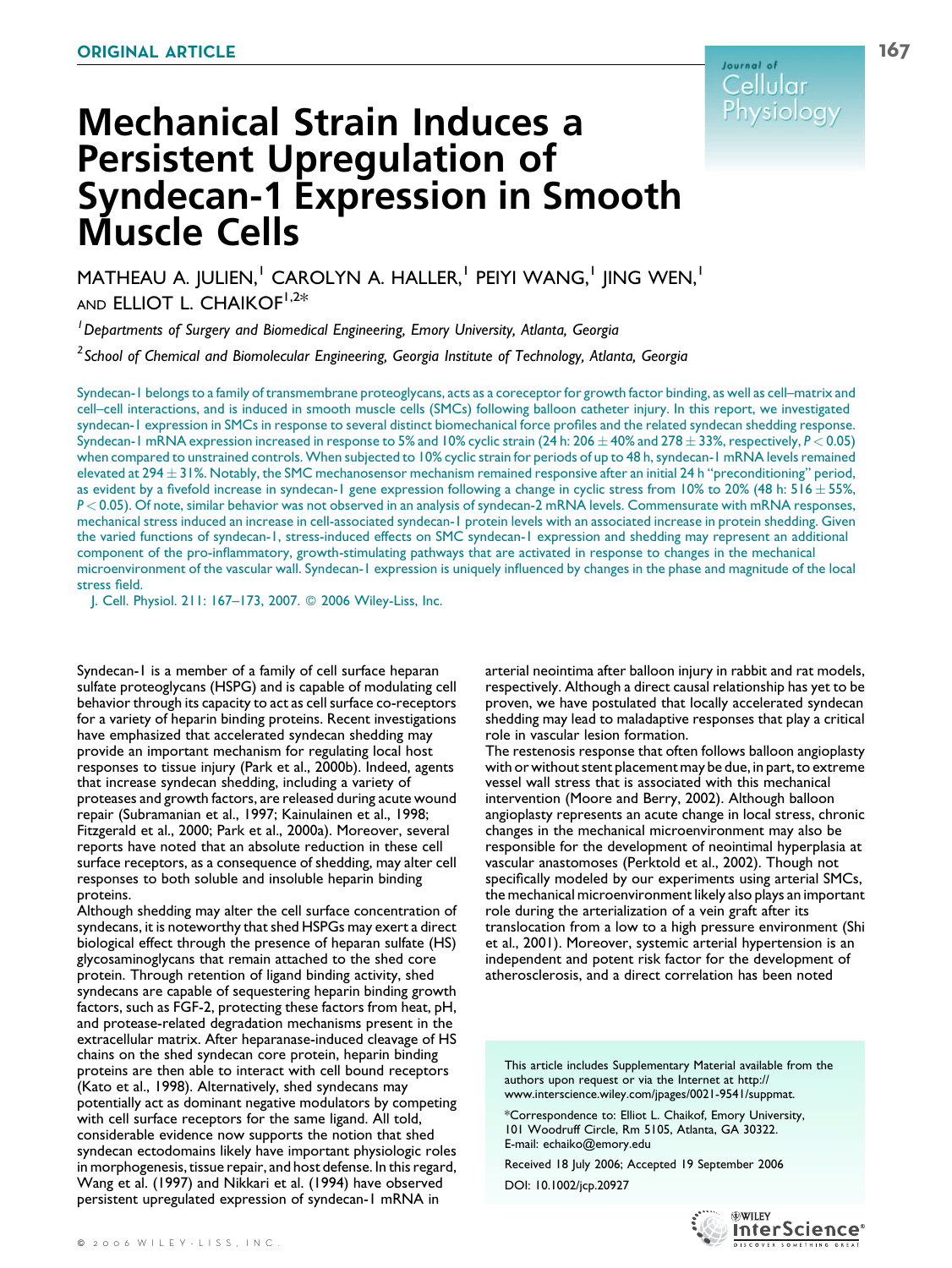between regions of increased wall tension and sites that are predisposed to the formation of atherosclerotic lesions (Thubrikar et al., 1990; Thubrikar and Robicsek, 1995). Recent investigations have also emphasized that the magnitude of the phasic changes in wall stress may be an important stimulus for atherosclerosis. For example, in a study of 19,083 men, pulse pressure was the strongest predictor of cardiovascular mortality (Benetos et al., 1997).

In this report, we investigated syndecan-1 expression in response to several distinct force profiles that are representative of varied mechanical microenvironments that may be experienced by vascular SMCs in vivo. In selective experiments, we compared these responses to syndecan-2 and demonstrate that syndecan-1 expression is uniquely influenced by changes in the phase and magnitude of the local stress field. Moreover, we determined that cyclic strain causes a dramatic increase in both the expression of cell-associated syndecan-1, as well as shedding of this HSPG.

# Materials and Methods

# Cell culture

Clonetics normal human aortic smooth muscle cells (SMC), culture medium, and supplements were obtained from Cambrex Bio Science (Walkersville, MD). Multiple different batches of SMCs were used and data averaged accordingly. Smooth muscle cell growth medium-2 (SmGM-2) was prepared according to the supplier's

recommendations. Cells were maintained in tissue culture-treated petri dishes at  $37^{\circ}$ C, 5% CO<sub>2</sub>, and humidified atmosphere. Growth medium was changed every 2 days, and the cells were passaged 1:4 when the dishes were 80% confluent, using 0.05% Trypsin/0.53 mM EDTA (Invitrogen Life Technologies, Carlsbad, CA). Experiments were performed on cells harvested between passages 6 and 10 using SmGM quiescence medium (0.5% FBS) or SmGM complete medium (5% FBS), as detailed below.

#### Mechanical strain application

While the in vivo complexity of both the biomechanical and associated biochemical events cannot be fully captured in a cell culture system, in vitro model assays can replicate force profiles that are representative of those experienced by vascular SMCs in vivo. In general terms, changes in the biomechanical microenvironment relevant to the development of lesions within the vascular wall may be considered to fall within three distinct force profiles. First, balloon angioplasty induces an acute increase in wall tension that on a cellular level may be recapitulated in vitro by a single mechanical stretch of cells cultured on an elastomeric substrate (Zarins et al., 1982; Waller, 1989; Honye et al., 1992; Lyon and Gallagher, 1998). Second, states that transiently increase blood pressure may lead to an acute increase in cyclic wall tension. As a third regime, sustained or poorly controlled hypertension may be represented biomechanically by a persistent increase in cyclic tension. As illustrated in Figure 1, SMCs were subjected to one of three regimens of cyclic or static strain. Of note, current evidence suggests that SMCs in the medial layer of the vascular wall are subjected in vivo to homogeneous and biaxially strains. Moreover, strain amplitudes of 10% in vitro are physiologically relevant to strains present in large arteries, including the aorta, carotid, femoral, and brachial arteries in vivo (Wijnen et al., 1991; Chen et al., 2003).

Strain dishes were assembled by fitting the bases of bottomless, custom-made plastic petri dishes with a silicone membrane  $(0.005)$ thickness; 40 Durometer; Specialty Manufacturing, Saginaw, MI). In all experiments, 5  $\mu$ g/ml of human plasma fibronectin (FN; Sigma, St. Louis, MO) in PBS was preadsorbed to the growth area for at least 8 h at  $4^{\circ}$ C, serving as a substrate for cell attachment. The cells were then seeded onto the membranes, cultured to 80% confluence in SmGM-2, and then growth-arrested for 24 h in quiescence medium for subsequent RNA analysis. Protein analysis was performed in 5% FBS to overcome low basal expression in quiescence medium (Cizmeci-Smith and Carey, 1997). Stretch-induced protein levels were compared to unstretched control cells, seeded at equivalent densities in strain dishes. Depending on the experimental conditions, defined static or cyclic tension was applied to the cells using a StrainMaster apparatus (Z-Development, Inc., Cambridge, MA) that allowed control over the frequency and amplitude of the radial and circumferential strains of the membrane and enabled the application of homogeneous and biaxially uniform strains over the entire growth area of the membrane. The radial and circumferential strain profiles provided by this device have been detailed elsewhere (Hung and Williams, 1994; Schaffer et al., 1994; Cheng et al., 1997). For a given protocol, cells were either cyclically strained at 1 Hz or held static at predefined strain amplitudes and harvested at various time points. In selected experiments, cells were preconditioned at 10% cyclic strain for 24 h, followed by 20% strain thereafter. A two color Live/Dead cell assay confirmed that cells



Fig. 1. Protocols for the application of mechanical strain. SMCs were subjected to 1 Hz cyclic tension for various time periods and strain magnitudes (A). Alternatively, cells were subjected to static tension (B). The effect of preconditioning was examined by cyclically stretching the cells at 10% strain for 24 h, followed by 20% cyclic strain (C). Arrows indicate sampling points, in which cells were harvested for analysis.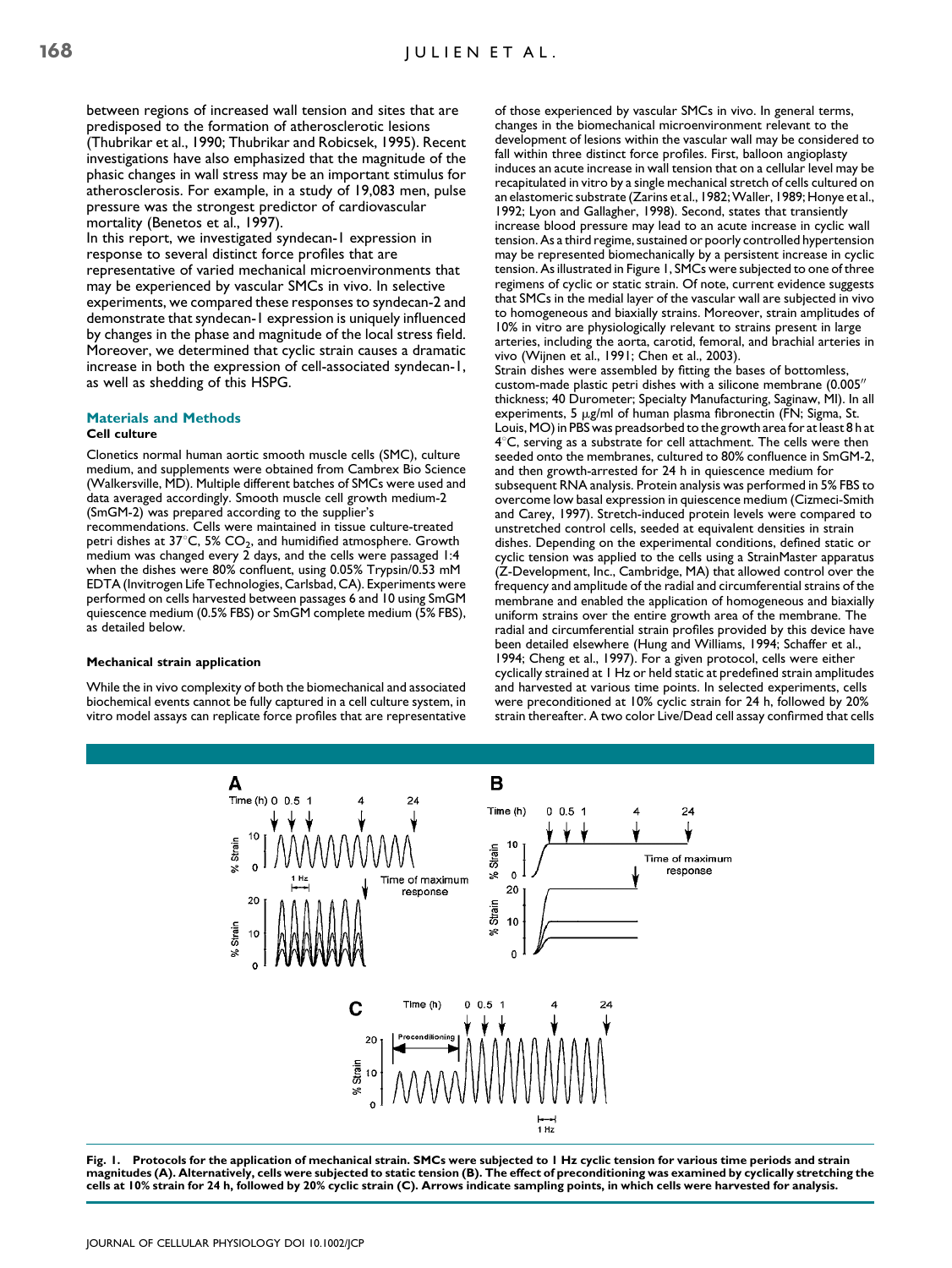remained viable under all mechanical conditions imposed in these studies (see Fig. S1, Supporting Data).

#### Human aortic SMC RNA analysis

Real time quantitative PCR was used to determine syndecan gene expression in human aortic SMCs. Briefly, total RNA was harvested using TRIzol reagent (Gibco BRL, InVitrogen, Carlsbad, CA) in which RNA was extracted with chloroform and isopropanol, rinsed with 75% ethanol, and re-suspended in RNase-free water. The absence of significant DNA or protein contamination was verified by UV absorbance ratio ( $OD<sub>260</sub>/OD<sub>280</sub>$ ). cDNA was generated using SuperScript III reverse transcriptase (Invitrogen) using 5  $\mu$ g of RNA. Real time PCR was performed using the TaqMan primer and probes for syndecan-1 (Hs00174579\_m1), syndecan-2 (Hs00299807\_m1), and 18S rRNA (Hs99999901\_s1). Amplification and detection was performed on an ABI Prism 7000 Sequence Detection System using AmpliTaq Gold DNA Polymerase (Applied Biosystems, Foster City,  $CA$ ) in a 5<sup> $\prime$ </sup> nuclease reaction. Data generated from syndecan gene amplification was normalized to the simultaneously amplified endogenous 18S rRNA controls. Gene expression in mechanically strained cells was represented relative to that measured in unstrained controls.

#### Syndecan-1 immunoblot analysis

Specificity and quantitation of the immunoblot assay for syndecan-1 analysis has been previously described in the literature (Elenius et al., 1992; Sneed et al., 1994). SMCs were seeded at equivalent densities in custom strain dishes as described above. Syndecan-1 protein expression was analyzed relative to unstrained control cells that were manipulated exactly as experimental cells, without the application of strain. Cell-associated and shed syndecan-1 was analyzed at 0, 4, and 24 h time points, the 0 h time point was defined by the addition of fresh culture medium to strain dishes. Shed syndecan-1 was measured in conditioned culture medium at indicated time points, conditioned medium was collected, and passed through a 0.2  $\mu$ m membrane filter (Millipore, Billerica, MA) to remove detached cells. Media from one culture dish was concentrated to 400  $\mu$ l using a 10,000 MWCO Amicon Ultra-15 centrifugal filter and utilized for subsequent shed protein analysis. Cell surface syndecan-1 was measured in the trypsinized cell fraction, as described previously (Subramanian et al., 1997). Briefly, following removal of media, cells were washed once with TBS, 0.5 mM EDTA at  $4^{\circ}$ C, and incubated for 15 min at  $4^{\circ}$ C with  $10 \mu$ g/ml TPCK-treated trypsin. Following the 15 min incubation period, trypsin was inactivated with  $100 \mu g/ml$  of soybean trypsin inhibitor and detached cells were removed by centrifugation. Prior to immunoblot analysis, trypsinized fractions were concentrated using a 10,000 MWCO Amicon Ultra-15 centrifugal filter. Immunoblot analysis was performed using cationic polyvinylidene difloride-based membranes (Immobilon-N, Millipore) under mild vacuum in a Bio-Dot SF slot blot apparatus (Bio-Rad, Hercules, CA). Shed and cellassociated samples were acidified in 50 mM NaOAc (pH 4.5), 150 mM NaCl, 0.1% Tween 20 to increase specificity of proteoglycan blotting (Park et al., 2000a). Blotted membranes were blocked for 1 h at room temperature in 5% nonfat dry milk in 0.04% Tween-TBS pH 7.4. The immunoblot was labeled overnight at  $4^{\circ}$ C with anti-syndecan-1 mAb (human CD138 biotinylated, Cell Sciences, Canton, MA) diluted 1:300 in 1% nonfat dry milk in 0.04% Tween-TBS pH 7.4. The membrane was washed in 0.04% Tween-TBS pH 7.4, followed by incubation with streptavidin-HRP, diluted 1:3,000 in blocking buffer for 1 h. The immunoblot was developed using enhanced chemiluminescence and labeled protein detected using BioMax MR autoradiography film. Levels of protein were quantified by densitometry using ONE-Dscan image analysis software (Scanalytics, BD Biosciences, Rockville, MD). Positive and negative control blots confirmed that the antibody did not crossreact or bind nonspecifically (see Fig. S2). All assays were performed in triplicate.

#### Statistics and data analysis

In order to analyze changes in syndecan-1 and syndecan-2 mRNA expression, quantities at given experimental time points were divided by the quantities of the 0 h time points (unstrained controls) for each experiment. Consequently, the 0 h time points always had the value of 1.0 (100% of control), and thus were not presented graphically in the figures. For the experimental data, expression levels presented as greater than 100% of control represent increases, while those

presented as less than 100% of control represent decreases. Values are reported as mean  $\pm$  standard deviation of at least triplicate experiments. In each experiment, samples were collected from four separate dishes containing SMCs. Statistical analysis was performed using the SigmaStat 3.0 software package and where applicable, logarithmic transformation of the data was performed. ANOVA was employed, using the Holm-Sidak or Tukey tests for multiple pairwise comparisons and the Kruskal–Wallis nonparametric test used to assess three or more unpaired groups when normality assumptions did not apply. Interaction effects between two independent variables were examined by two-way ANOVA. A P-value <0.05 was considered statistically significant for all tests.

# Results

### Acute changes in strain induce syndecan-1 and -2 expression in vascular SMCs

Syndecan-1 and -2 mRNA expression was initially investigated in response to static strain (Fig. 2). When subjected to either 5% or 10% static strain syndecan-1 did not exhibit a significant change in expression over a 24-h observation period. In contrast, syndecan-2 displayed a significant decrease in expression. Following 10% static strain, syndecan-2 gene expression fell to 53  $\pm$  12% of the unstrained control at 24 h  $(P < 0.05)$ . Statistical analysis did not reveal a significant dependence of gene expression on the magnitude of static strain at any of the time points under investigation. Given the results from the static strain experiments, we sought to evaluate whether the pattern of syndecan expression was purely a stretch-related event, or whether the periodic nature of cyclic strain was important regulator of expression (Fig. 3). Both syndecan-1 and syndecan-2 responded to 5% cyclic strain with steady increases in gene expression. Syndecan-1 displayed significant differences between 1 and 24 h and between 4 and 24 h, increasing from 93  $\pm$  6% of unstrained controls at 1 h to 131  $\pm$  14% at 4 h to 206  $\pm$  40% at 24 h. Syndecan-2 displayed significant increases between all three time points, increasing from 67  $\pm$  7% of unstrained controls at 1 h to 117  $\pm$  8% at 4 h, to 186  $\pm$  17% at 24 h. In response to 10% cyclic strain, syndecan-1 mRNA expression increased significantly from  $107 \pm 10\%$  of unstrained controls at 1 h to  $278 \pm 33\%$  at 24 h. Similarly, syndecan-2 significantly increased from 97  $\pm$  14% of unstrained controls at 1 h to 204  $\pm$  17% at 24 h. Of note, unlike syndecan-2, a statistically significant dependence of gene expression on strain magnitude was displayed by syndecan-1. After a 24-h period of cyclic strain, SMCs exhibited an increase in syndecan-1 mRNA synthesis of two- to threefold upon an increase in cyclic strain amplitude from 5% to 10% strain, respectively ( $P < 0.05$ ).

In order to assess the syndecan gene regulation under more sustained periods of cyclic strain, SMCs were subjected to 10% cyclic strain for periods of up to 48 h (Fig. 4). Both syndecan-1 and syndecan-2 mRNA levels remained elevated at 294  $\pm$  31% and 222  $\pm$  43%, respectively, compared to unstrained controls  $(P < 0.05)$ .

# Syndecan-1 expression remains responsive to changes in cyclic stress in mechanically preconditioned smooth muscles cells

SMCs in vivo exist in a mechanically dynamic oscillatory environment. Thus, we sought to determine whether expression of syndecan-1 or -2 is influenced by a change in mechanical microenvironment after a 24-h period of 10% cyclic strain. Specifically, cells were subjected to a 10% increase in strain amplitude or, in other words, a total cyclic strain amplitude of 20% for an additional 24-h interval (Fig. 5). Syndecan-1 mRNA levels increased significantly from  $278 \pm 18\%$  of unstrained controls at end of the preconditioning period to 516  $\pm$  55% after an additional 24 h of the 20% cyclic strain. During this same time period, syndecan-1 expression for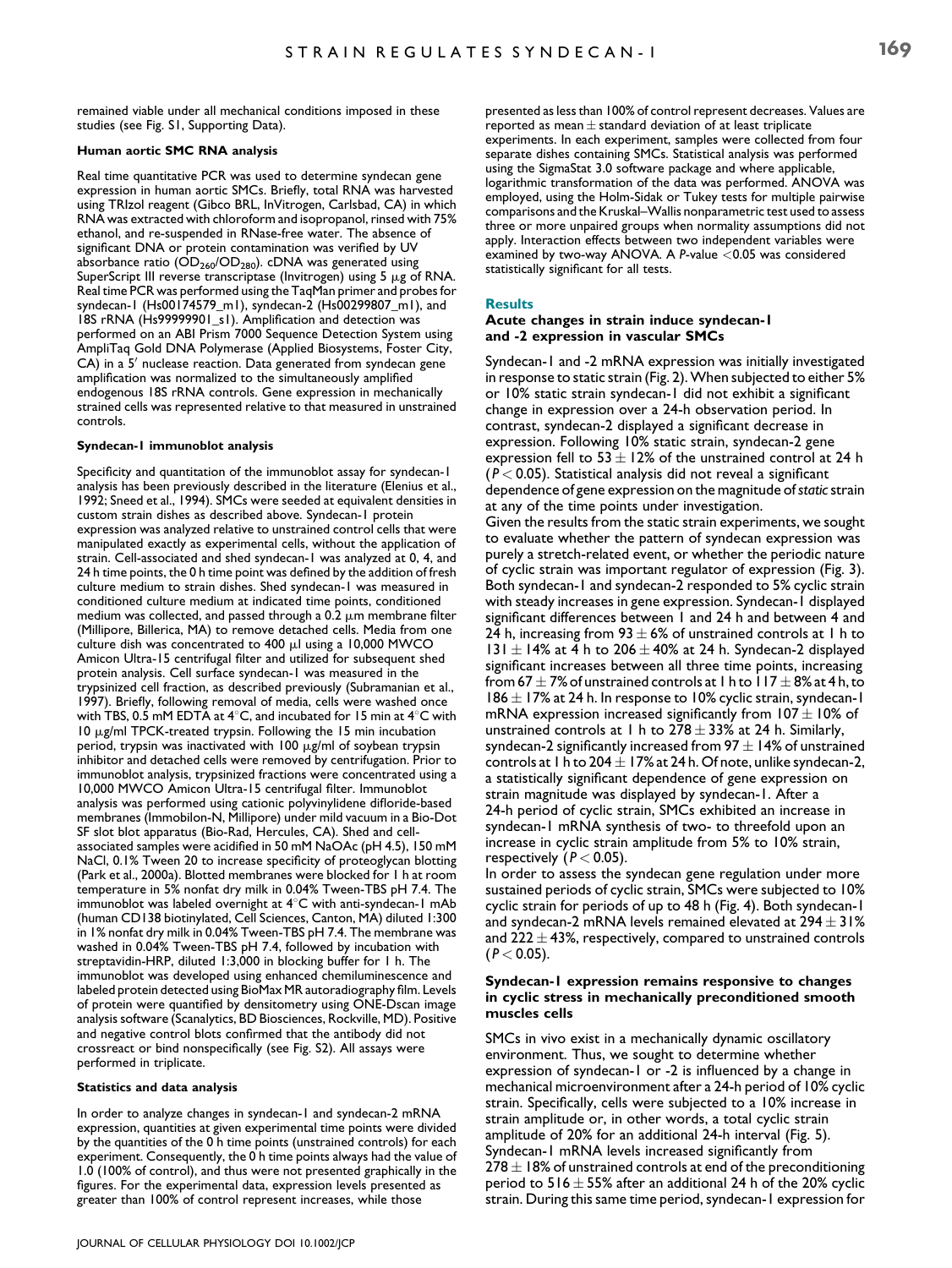

Fig. 2. Effect of static strain on syndecan-1 (A) and syndecan-2 (B) gene expression. Human aortic SMCs were cultured on elastic membranes, which were subjected to a single static stretch at 5% or 10% strain. All results were internally normalized to 18S rRNA and levels presented relative to unstrained controls. The data represent the mean and standard deviation of triplicate experiments, and statistical analysis was performed using ANOVA, employing<br>Holm-Sidak's method for multiple pairwise comparisons (\*P< 0.05).

SMCs maintained at 10% cyclic strain remained constant, ranging from  $277 \pm 9\%$  of unstrained controls to  $299 \pm 33\%$ . In contrast, syndecan-2 gene expression was not significantly affected by a 10% step increase in strain magnitude. Whether strain was maintained at 10% or increased to a total of 20% cyclic strain, relatively limited changes in syndecan-2 mRNA levels were observed. Specifically, syndecan-2 expression in cells maintained at 10% cyclic strain ranged from  $204 \pm 17\%$ after the 24 h preconditioning period to a maximum of  $283 \pm 17$ % observed 4 h later (28 h). In cells subjected to an additional step increase of 10% cyclic strain, gene expression increased to only  $254 \pm 28\%$  of unstrained controls 4 h after initiation of 20% cyclic strain. These changes in syndecan-2



Fig. 3. Effect of 5% and 10% cyclic strain on syndecan-1 (A) and syndecan-2 (B) gene expression. Human aortic SMCs were cultured on elastic membranes, which were stretched at 1 Hz. All results were internally normalized to 18S rRNA and levels presented relative to unstrained controls. The data represent the mean and standard deviation of at least triplicate experiments. ANOVA was performed, employing Holm-Sidak's method for multiple pairwise comparisons (<sup>†</sup>P < 0.05).

expression were not statistically significant. Thus, in contrast to syndecan-2, syndecan-1 displayed a capacity for further augmentation in gene expression in response to a further increase in cyclic strain.

# Cyclic strain regulates shed and cell-associated syndecan-1 protein

Given the significant responsiveness of SMC syndecan-1 to changes in mechanical microenvironment, the relationship of the observed changes in syndecan-1 mRNA levels to protein expression was investigated. Since syndecan-1 can be released from the cell membrane via ectodomain shedding,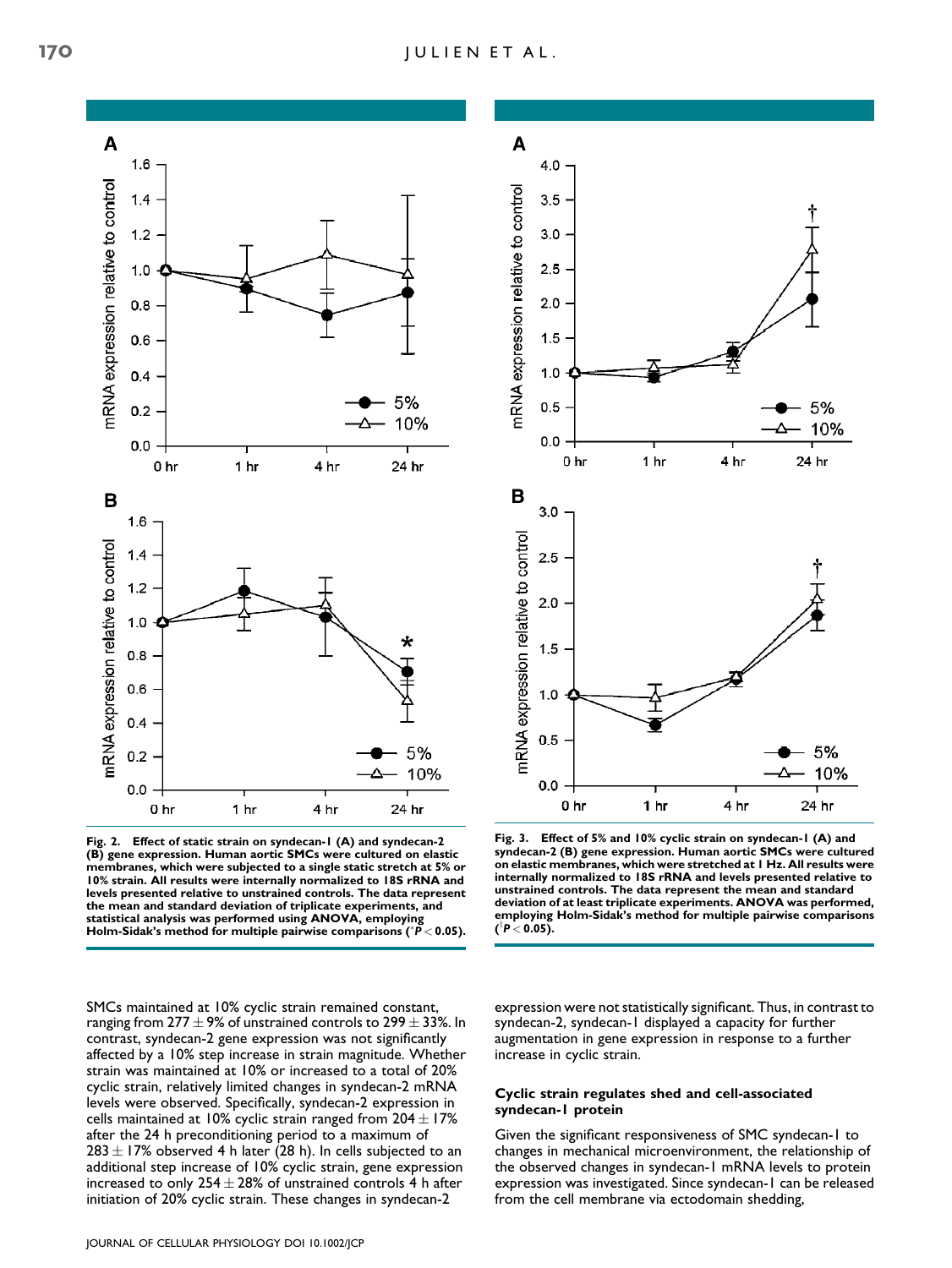

Fig. 4. Effect of 10% cyclic strain on syndecan-1 (A) and syndecan-2 (B) gene expression. Human aortic SMCs were cultured on elastic membranes which were stretched at 1 Hz for the indicated periods of time. The cells were then harvested, and RNA was isolated and analyzed using real time PCR. All results were internally normalized to 18S rRNA levels, and the syndecan levels are presented relative to unstrained controls. The data represent the mean and standard deviation of at least triplicate experiments, and when necessary, statistical analysis was performed on the data after logarithmic transformation. ANOVA was then performed, employing Holm-Sidak's method for multiple pairwise comparisons (\*\* indicates a  $P$ -value  $<$ 0.05).

characterizing the effect of mechanical strain on syndecan-1 expression required an analysis of both cell-associated and shed protein (Fig. 6). Shed protein levels increased throughout a 24-h observation period and was significantly increased by the imposition of 10% cyclic strain. Likewise, consistent with



Fig. 5. Effect of preconditioning cyclic strain induced on syndecan-1 (A) and syndecan-2 (B) gene expression. Human aortic SMCs were cultured on elastic membranes, which were stretched at 1 Hz at 10% cyclic strain for 24 h, followed by 10% (*\**) or 20% (*~*) cyclic strain. All results were internally normalized to 18S rRNA and levels presented relative to unstrained controls. The data represent the mean and standard deviation of at least triplicate experiments. (\*\* $P < 0.05$  for comparisons with preconditioned cells.  $\mathsf{P} < 0.05$  for comparisons between treatment groups at the indicated time point.)

mRNA data, 10% cyclic strain induced a significant increase in cell-associated syndecan-1 protein levels.

# **Discussion**

Previous studies from our group suggest that changes in local mechanical stress within the vascular wall influences matrix-driven SMC adhesive and migratory behavior due, at least in part, to alterations in cell surface levels of syndecan-4 and by the shedding of these HSPGs into the pericellular environment (Li et al., 2002). For example, due to the involvement of syndecan-4 in the development of focal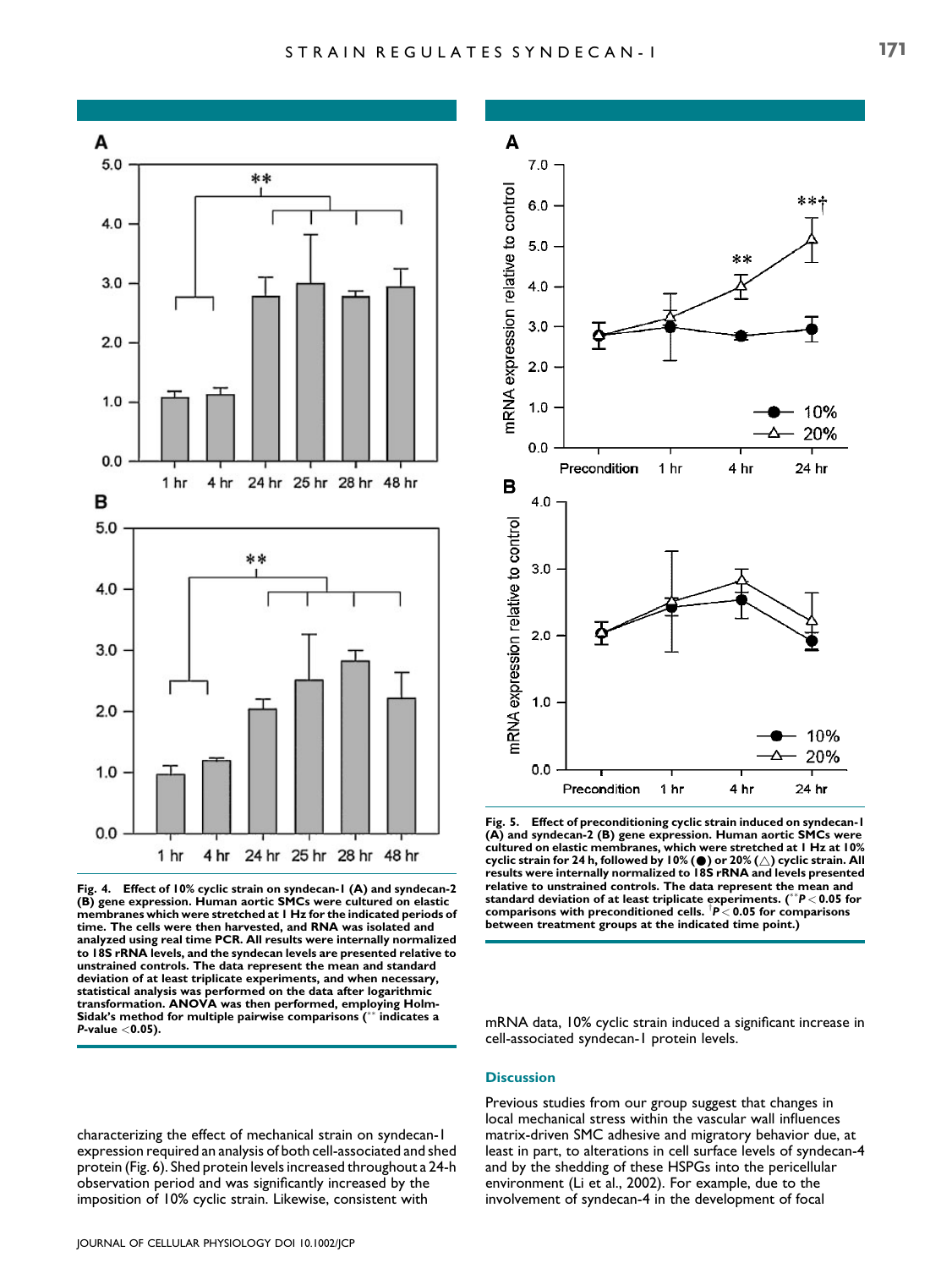

Fig. 6. Effect of 10% cyclic strain on syndecan-1 protein expression and shedding. Human aortic SMCs were cultured on elastic membranes, which were stretched at 1 Hz.

adhesions and stress fibers, loss of syndecan-4 may lead to a decrease in focal adhesions, with an increase in cell proliferation, migration, and secretion of ECM components. Likewise, the activity of heparin-binding growth factors, cytokines, proteases, and related ligands may be altered by their interactions with shed syndecans in a manner that promotes local tissue repair. We, and others, have noted that syndecans may promote local sequestration of growth factors and cytokines, thereby inducing cellular chemotaxis, which may be necessary for the effective resolution of tissue damage (Kato et al., 1998; Li et al., 2002).

Syndecan-1 displays both HS and chondroitin sulfate side chains and its expression is highly regulated in tissues. For example, syndecan-1 is expressed in the embryonic mesenchyme of the lung, kidney, and limb, but cannot be detected in differentiated sketetal or cardiac muscle (Saunders et al., 1989). The extracellular domain of syndecan-1 binds to bFGF and many ECM proteins, including fibrillar collagens (collagen type I, III, V), fibronectin, thrombospondin, and tenascin (Sun et al., 1989). Indeed, as receptor associated with cell adhesion and migration behavior, the intracellular domain of syndecan-1 is associated with actin of the cytoskeletal system (Carey et al., 1994) and syndecans released from the cell membrane appear to enhance SMC migration in vitro. Kiefer et al. (1990) have shown that syndecan-1 can bind to bFGF via its HS chains and Numa et al. (1995) demonstrated that over-expression of syndecan-1 in a renal epithelial cell line results in a higher cellular growth rate. HSPG genes, including syndecan-1, are activated in injured arteries and may play a role in regulating intimal thickening (Nikkari et al., 1994). For example, HSPG isolated from rat arterial wall suppresses the neointima formation when introduced into injured arteries (Bingley et al., 1997). The HS chains of the shed syndecan-1 ectodomains bind and regulate the activity of proteases, including neutrophil elastase and cathepsin G, and thereby may play an important role in the regulation of wound repair through interaction with growth factors, matrix proteins, or proteolytic enzymes (Park et al., 2000b). It is also significant that syndecan-2 interacts with matrix proteins such as laminin (Utani et al., 2001) and fibronectin (Kusano et al., 2000), and its cytoplasmic V region controls matrix assembly at the cell surface (Klass et al., 2000). Moreover, syndecan-2 can bind and modulate the signaling of TGF- $\beta$ , as well as regulate the levels of TGF- $\beta$  receptors (Chen et al., 2004; Fears et al., 2006).

In this report, we observed that syndecan-1 gene and protein expression in vascular SMCs is uniquely affected by distinct force profiles. For example, in response to static stress little alteration in syndecan-1 or syndecan-2 mRNA levels was initially observed, although a reduction in syndecan-2 expression below initial levels was noted at 24 h. In contrast, when SMCs were subjected to cyclic strain syndecan-1 gene expression displayed a monotonic response over a 24-h period. Although a similar response was observed for syndecan-2, the latter effect did not display a direct dependency on strain magnitude. Moreover, in contrast to syndecan-2, a sustained increase in gene expression in syndecan-1 was noted after an imposed increase in cyclic stress following an initial 24-h ''preconditioning'' period. While mechanical preconditioning has been most commonly applied to studies directed at elucidating reproducible mechanical responses of a material or tissue to an imposed load, preconditioning may also be useful in defining reproducible biological responses to a change in the mechanical environment (Birukov et al., 2003; Gonen-Wadmany et al., 2004). In this system, preconditioning lead to a fivefold increase in syndecan-1 at the end of the observation period. These data support the notion that, at least with respect to syndecan-1, the mechanism by which cells sense a mechanical stimulus can be reset once a new biomechanical environment is established. Notably, this response is quite unlike that observed with syndecan-4, which exhibits a bimodal response in a similar test protocol with a transient maximum 4 h after initiation 10% step increase in cyclic strain (Li et al., 2002). The kinetics of syndecan-1 protein expression was characterized by a steady increase in total cell syndecan-1 after the onset of an imposed cyclic stress, which paralleled an observed increase in shed syndecan-1. Thus, the increase in syndecan-1 gene expression appears to be a prerequisite response to an increase in total syndecan-1 protein expression, as well as an increase in shedding above initial constitutive levels. Significantly, prior studies from our group have demonstrated that alterations in the mechanical environment lead to only a transient increase in acute syndecan-4 shedding with a rapid return to basal levels of constitutive shedding (Li and Chaikof, 2002; Li et al., 2002). Syndecan-1 mRNA levels were persistently increased with establishment of a sustained elevated level of ectodomain shedding. Prior reports suggest that accelerated syndecan ectodomain shedding is a matrix metalloproteinase (MMP)-dependent process, in which different metalloproteinases regulate constitutive and accelerated shedding in a species-specific manner. Specifically, investigations in a mouse model suggest that signaling pathways converge to activate the tissue inhibitor of metalloproteinase (TIMP)-3-sensitive zinc metalloproteinase, MMP-7, while in human cells the membrane-type MMPs MT1-MMP and MT3-MMP appear to be involved (Fitzgerald et al., 2000; Endo et al., 2003). Of note, the proteolytic pathway for constitutive shedding appears to be distinct from that associated with accelerated syndecan shedding and, likewise, remains incompletely defined. Given that syndecan-1 is regulated in SMCs in response to diverse mechanical stimuli and the potential exists for a wide range of functional roles for both cell surface and shed syndecan-1, further studies are warranted to determine the specific shedding signaling pathway that are activated, as well as the physiologic significance of syndecan-1 in the evolution of vascular wall pathology in vivo.

#### Literature Cited

Benetos A, Safar M, Rudnichi A, Smulyan H, Richard JL, Ducimetieere P, Guize L. 1997. Pulse pressure: A predictor of long-term cardiovascular mortality in a French male population. Hypertension 30:1410–1415.